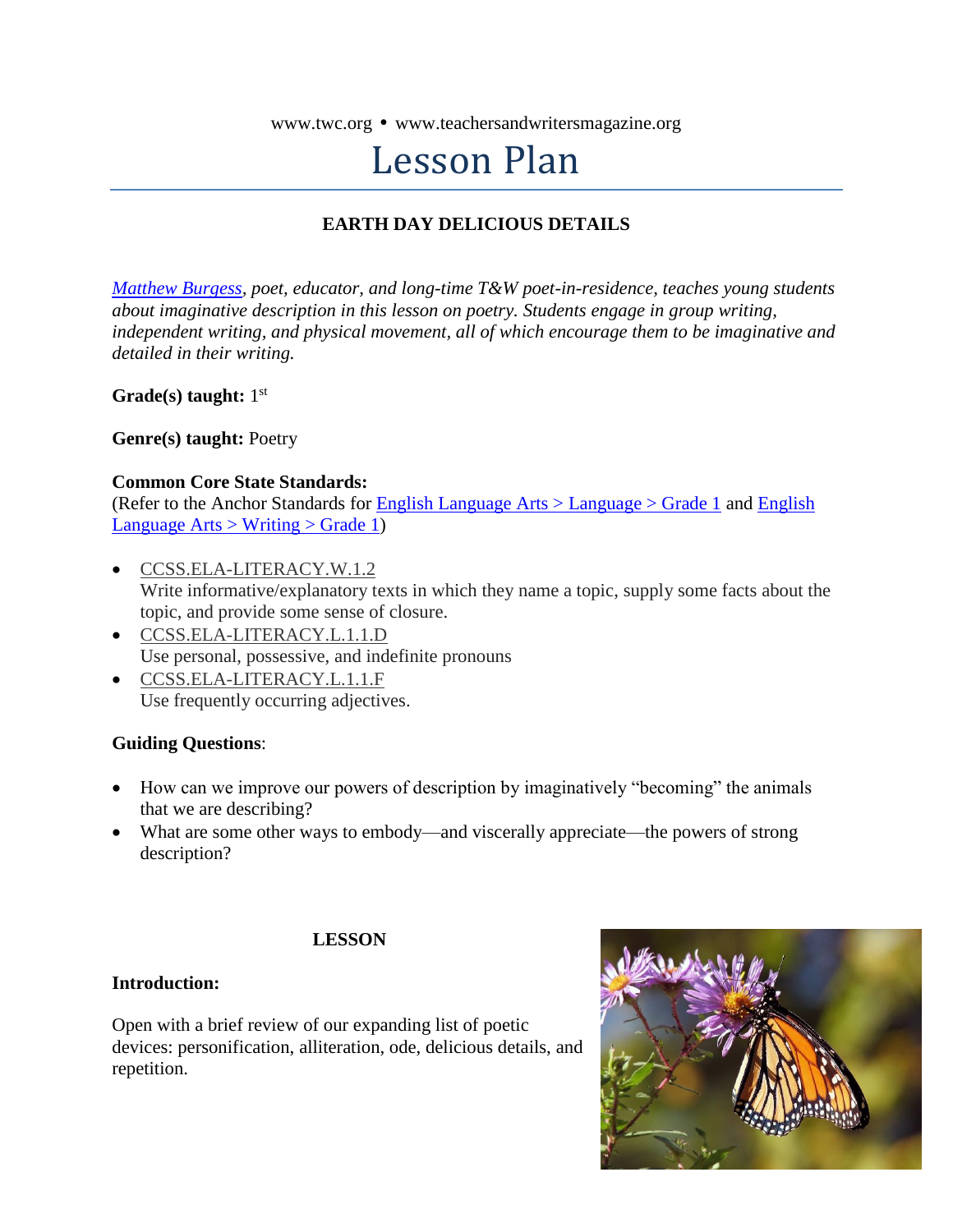Discuss the concept of [Earth Day.](http://www.earthday.org/earth-day-history-movement) Engage students in conversation to explore its significance. Briefly explain the concept of "endangered animals." Read aloud from the [World Wildlife](https://www.worldwildlife.org/species/directory?direction=desc&sort=extinction_status)  [Fund's list](https://www.worldwildlife.org/species/directory?direction=desc&sort=extinction_status) of endangered species, just to get the ideas effervescing in the room. (First-graders receive pleasure just by hearing the names of animals read aloud.)

# **Main Activity:**

Ask students to suggest words and phrases for a collaborative poem, and write the poem on chart paper:

- Ask for an animal. (Ex: Butterfly)
- Describe it. (Wings, eyes, etc.)
- Use delicious details to make it come alive. ("a long tongue to drink nectar from the flowers")
- Envision it in different situations. "What would happen if…" etc.
- On the board, write sentences immediately responding to students' ideas.

Example:

"I'm a Butterfly"

I have a long tongue to drink nectar from the flowers. My eyes shine bright in the black night. If someone tries to capture me, my eyes turn red like lava. I live in Madagascar, Africa. I like to fly in the sky. I wait for danger to go away then I flap my wings and flutter to somewhere warm. Now watch me fly away…

## **Transition:**

Transition the class into independent writing. Ask students to choose their own animals, and to become their animal of choice using the first person: "I." This is an important step to emphasize. Circulate around the room, helping poets when necessary.

## **Closing:**

Return to the class's collaborative poem and ask students to create "poses" that somehow interpret the lines on the poem. We begin as "statues," hands at our sides. Then, read the first line aloud and ask them to let the line of poetry move their body into a pose or a shape or a brief movement. Then glance around for something particularly brilliant, often asking a particular student to come to the front and "show us how it's done." Students are very open to this process,